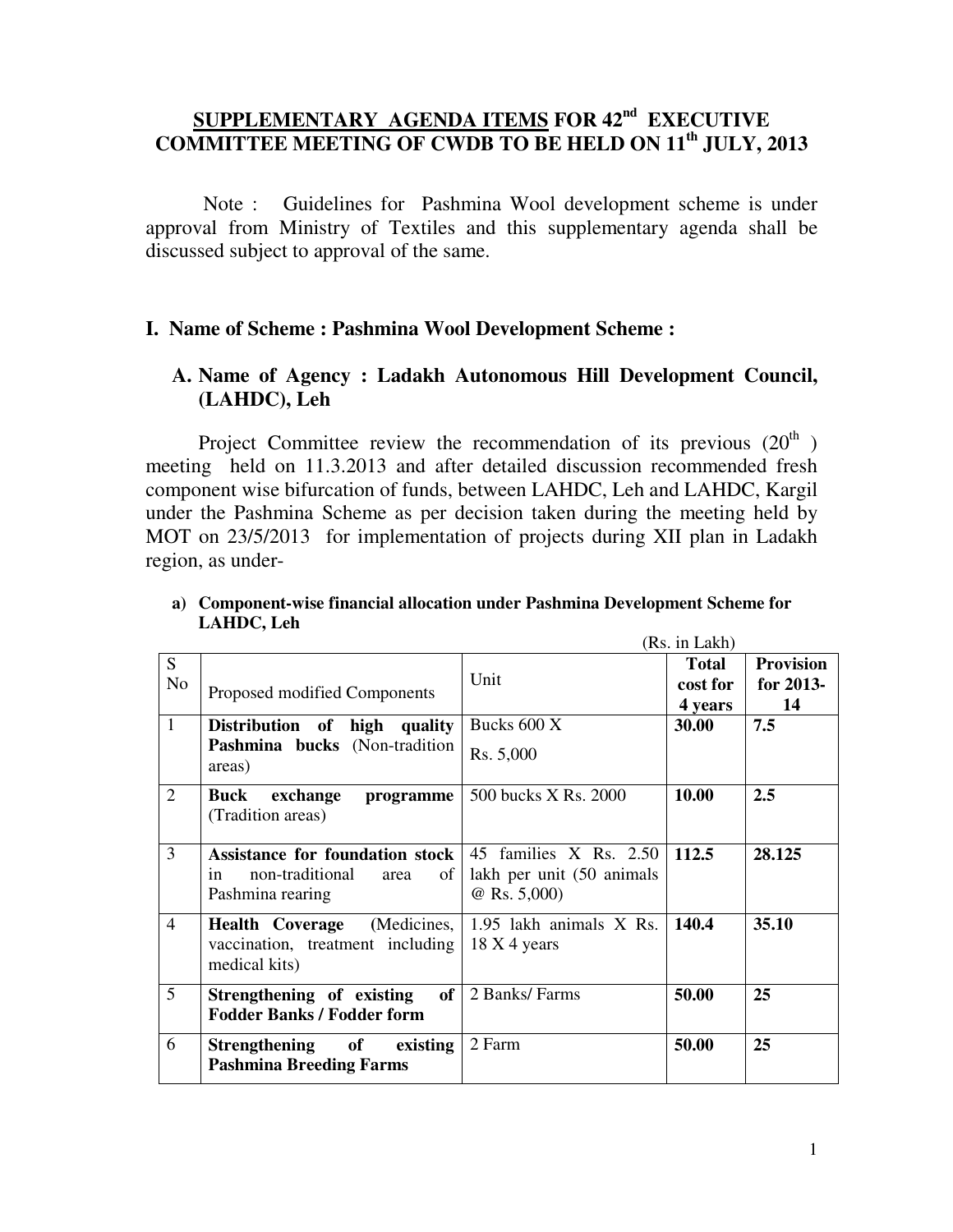| S<br>N <sub>o</sub> | Proposed modified Components                                                                                                                                                                                 | Unit                                                                                                                                                                                                                 | <b>Total</b><br>cost for<br>4 years | <b>Provision</b><br>for 2013-<br>14 |
|---------------------|--------------------------------------------------------------------------------------------------------------------------------------------------------------------------------------------------------------|----------------------------------------------------------------------------------------------------------------------------------------------------------------------------------------------------------------------|-------------------------------------|-------------------------------------|
| $\tau$              | <b>Establishment of Multi-purpose</b><br><b>Extension Centres (MPEC) for</b><br>nomads on migratory routes                                                                                                   | Establishment of 3 MPEC<br>migratory<br>on<br>routes<br>having $4/5$<br>big<br>rooms<br>(community)<br>halls,<br>education,<br>clinical<br>arrangement,<br>storage<br>rooms etc.) @ Rs. 200<br>lakh for each Centre. |                                     |                                     |
| 8                   | <b>Establishment of Pasture farm</b><br>on migratory routes                                                                                                                                                  | $\overline{2}$ new farm $\omega$ Rs. 267<br>lakhs per farm Pasture site<br>of approx. 50 hectares size<br>(1000 kanals) each site.                                                                                   | 534                                 | $267*$                              |
| 9                   | <b>Feed Supplement</b><br>(Provision of free distribution of<br>nutrient supplement to eligible<br>Pashmina goats (weak/ pregnant<br>goats):                                                                 | 36,000 goat X 150 days<br>annually $X$ Rs. 5/- goat $X$<br>4 years coverage period                                                                                                                                   | 1080                                | 270                                 |
| 10                  | Assistance<br>for<br>setting<br>up<br>Pashmina<br>Goat<br>Pen<br>for<br>protecting flocks                                                                                                                    | 700 Pens X @ Rs. 15,000                                                                                                                                                                                              | 105                                 | 26.25                               |
| 11                  | Assistance for providing Portable<br>Tents, Torch, Gumboots and<br>Goggles                                                                                                                                   | 700<br>families<br>$\omega$<br>Rs.<br>15,000/- family                                                                                                                                                                | 105                                 | 26.25                               |
| 12                  | <b>Distribution</b><br><b>of</b><br><b>Improved</b><br>Pashmina Combs for Efficient<br>Harvesting of Pashmina                                                                                                | 1300 combs @ Rs. 400/-<br>comb                                                                                                                                                                                       | 5.20                                | 1.30                                |
| 13                  | Training Programme/ Breeder<br>Orientation/Health Camps/                                                                                                                                                     | 52 Camps @ Rs. 30,000/-<br>camp                                                                                                                                                                                      | 15.60                               | 3.90                                |
| 14                  | Up-gradation of<br>existing<br>Pashmina Dehairing Plant at<br>Leh                                                                                                                                            | Extension of Plant and<br>machineries, WTC etc. as<br>suggested by WRA within<br>cost of Rs. 600 lakh.                                                                                                               | 600                                 | $***$                               |
| 15                  | Overhead<br>expenses<br>to<br>implementing agency for survey<br>and registration of beneficiaries,<br>stationery, monitoring, field visits,<br>POL and provision for other misc.<br>implementation expenses. | Rs. 10/ goat X 1.95 lakh<br>goat $X$ 4 years                                                                                                                                                                         | 78                                  | 19.5                                |
|                     |                                                                                                                                                                                                              | <b>Total</b>                                                                                                                                                                                                         | 2915.70                             | 711.175                             |

**Note-** 

**\*\*Funds under establishment of Pasture Farm, will be released after submission of Detail Project Report (DPR) by concerned agencies.**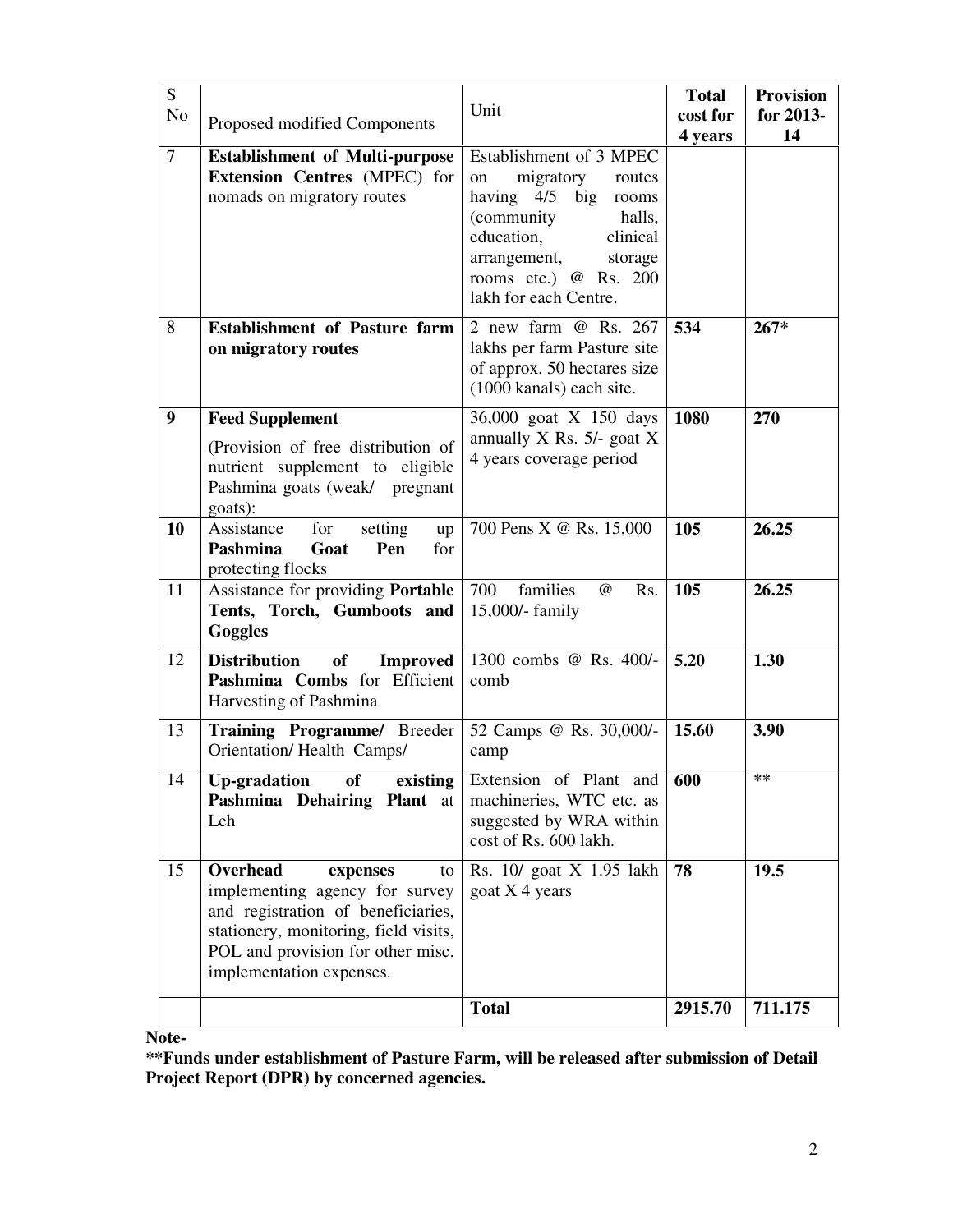### **B. Name of Agency : Ladakh Autonomous Hill Development Council, (LAHDC), Kargil**  *(Rs. in Lakh)*

|                |                                                                                                                                             |                                                                                                                 | (KS. IN LAKN)       |                  |
|----------------|---------------------------------------------------------------------------------------------------------------------------------------------|-----------------------------------------------------------------------------------------------------------------|---------------------|------------------|
| S              |                                                                                                                                             | Unit                                                                                                            | <b>Total</b>        | <b>Provision</b> |
| No.            | <b>Proposed modified Components</b>                                                                                                         |                                                                                                                 | cost for<br>4 years | for 2013-<br>14  |
| $\mathbf{1}$   | Distribution of high quality                                                                                                                | Bucks 200 X                                                                                                     | 10.00               | 2.5              |
|                | Pashmina bucks (Non-tradition<br>areas)                                                                                                     | Rs. 5,000                                                                                                       |                     |                  |
| $\overline{2}$ | Buck exchange<br>programme<br>(Tradition areas)                                                                                             | 100 bucks X Rs. 2000                                                                                            | 2.00                | 0.5              |
| 3              | <b>Assistance for foundation stock</b><br>non-traditional<br>in<br>of<br>area<br>Pashmina rearing                                           | 5 families X Rs. 2.50<br>lakh<br>per unit                                                                       | 12.50               | 5.0              |
| $\overline{4}$ | (Medicines,<br><b>Health Coverage</b><br>vaccination, treatment including<br>medical kits)                                                  | 5000 animals X Rs. 18 X 4<br>years                                                                              | 3.6                 | 0.90             |
| 5              | Strengthening of existing<br>of<br><b>Fodder Banks / Fodder form</b>                                                                        | 1 Banks/ Farms                                                                                                  | 25                  | 25               |
| 6              | Strengthening of<br>existing<br><b>Pashmina Breeding Farms</b>                                                                              | 1 Farm                                                                                                          | 25                  | 25               |
| 8              | <b>Establishment of Pasture farm</b><br>on migratory routes                                                                                 | 1 new farm @ Rs. 267 lakhs<br>per farm Pasture site of<br>approx. 50 hectares size (1000)<br>kanals) each site. | 267                 | $267*$           |
| 9              | Feed Supplement (Provision of<br>distribution<br>of<br>free<br>nutrient<br>supplement to eligible Pashmina<br>goats (weak/ pregnant goats): | $4,000$ sheep X 150 days<br>annually X Rs. $5/-$ goat X 4<br>years coverage period                              | 120.00              | 30.0             |
| 10             | Assistance<br>for<br>setting<br>up<br>Pashmina<br>Goat<br>Pen<br>for<br>protecting flocks                                                   | 100 Pens X @ Rs. 15,000                                                                                         | 15.00               | 3.75             |
| 11             | Assistance<br>for<br>Torch,<br>Portable<br>Tents,<br><b>Gumboots and Goggles</b>                                                            | providing   100 families @ Rs. $15,000$ $\sqrt{15.00}$<br>family                                                |                     | 3.75             |
| 12             | <b>Distribution</b><br><b>of</b><br><b>Improved</b><br>Pashmina Combs for Efficient<br>Harvesting of Pashmina                               | 200 combs @ Rs. 400/- comb                                                                                      | 0.80                | 0.20             |
| 13             | Training Programme/ Breeder<br>Orientation/Health Camps/                                                                                    | 8 Camps @ Rs. 30,000/-<br>camp                                                                                  | 2.40                | 0.60             |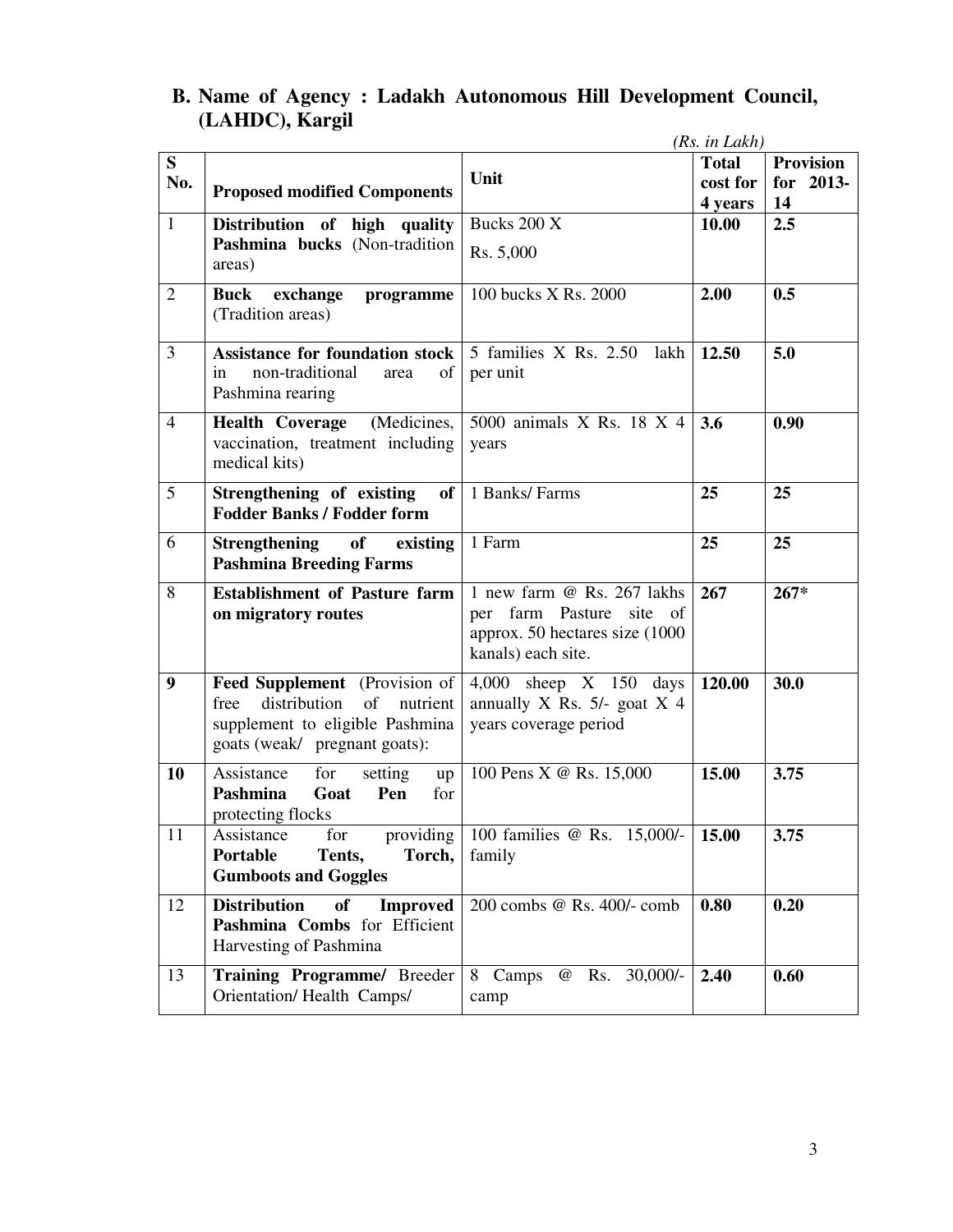| S<br>No. | <b>Proposed modified Components</b>                                                                                                                                                                                   | Unit                                    | <b>Total</b><br>4 years | <b>Provision</b><br>$\cos t$ for   for 2013-<br>14 |
|----------|-----------------------------------------------------------------------------------------------------------------------------------------------------------------------------------------------------------------------|-----------------------------------------|-------------------------|----------------------------------------------------|
| 16       | Overhead<br>to<br>expenses<br>implementing agency for survey<br>and registration of beneficiaries,<br>stationery, monitoring,<br>field<br>visits, POL and provision for<br>other misc.<br>implementation<br>expenses. | Rs. $10/$ goat X 5000 goat X 4<br>years | 2.0                     | 0.50                                               |
|          |                                                                                                                                                                                                                       | <b>Total</b>                            | 500.30                  | 364.7                                              |

**Note- \*Funds under establishment of Pasture Farm will be released after submission of Detail Project Report (DPR) by LAHDC, Kargil.** 

## **C. Name of Agency : Wool Research Association, Thane : Upgradation of Existing Pashmina Dehairing Plant at Leh**

 A Pashmina dehairing plant had established up by the CWDB, MOT in Leh for value addition of the Pashmina wool in the year 2005 and is running by LAHDC, Leh. In subsequent years LAHDC has started to procure more quantity of pashmina fiber therefore need arises to enhance the capacity of existing dehairing plant with other facilities. Fiber testing equipments are also required to test the fiber and other properties of pashmina wool for value addition and to provide more returns to pashmina wool growers from this specialty fiber.

 Wool Research Association, Mumbai has also suggested the extension of the existing dehairing plant along with setting up a specialty fibre testing laboratory. According it has been proposed in Pashmina Wool Development Scheme for implementation during  $12^{th}$  Plan to strengthen this existing Pashmina Dehairing Plant by installing some new machineries for utilization of Plant with its full capacity with total financial provision of Rs. 600 Lakh.

 The WRA has recently submitted a proposal for up gradation of above dehairing plant at Leh by installing following equipments/facilities during  $12<sup>th</sup>$ Plan period with total approved financial provision of Rs. 599.30 lakh, as under:

| <b>Sr</b>      | <b>Cost Elements</b>                | <b>Estimated Cost</b> |
|----------------|-------------------------------------|-----------------------|
| N <sub>0</sub> |                                     | (Rs. In lakhs)        |
|                | <b>Testing Laboratory</b>           | 28.30                 |
| 2.             | Training fees                       | 3.00                  |
| 3.             | New Machineries                     | 483.00                |
| 4.             | Repair / Renovation of the Building | 30.00                 |
| 5.             | Consultancy fees                    | 55.00                 |
|                | <b>TOTAL</b>                        | 599.30                |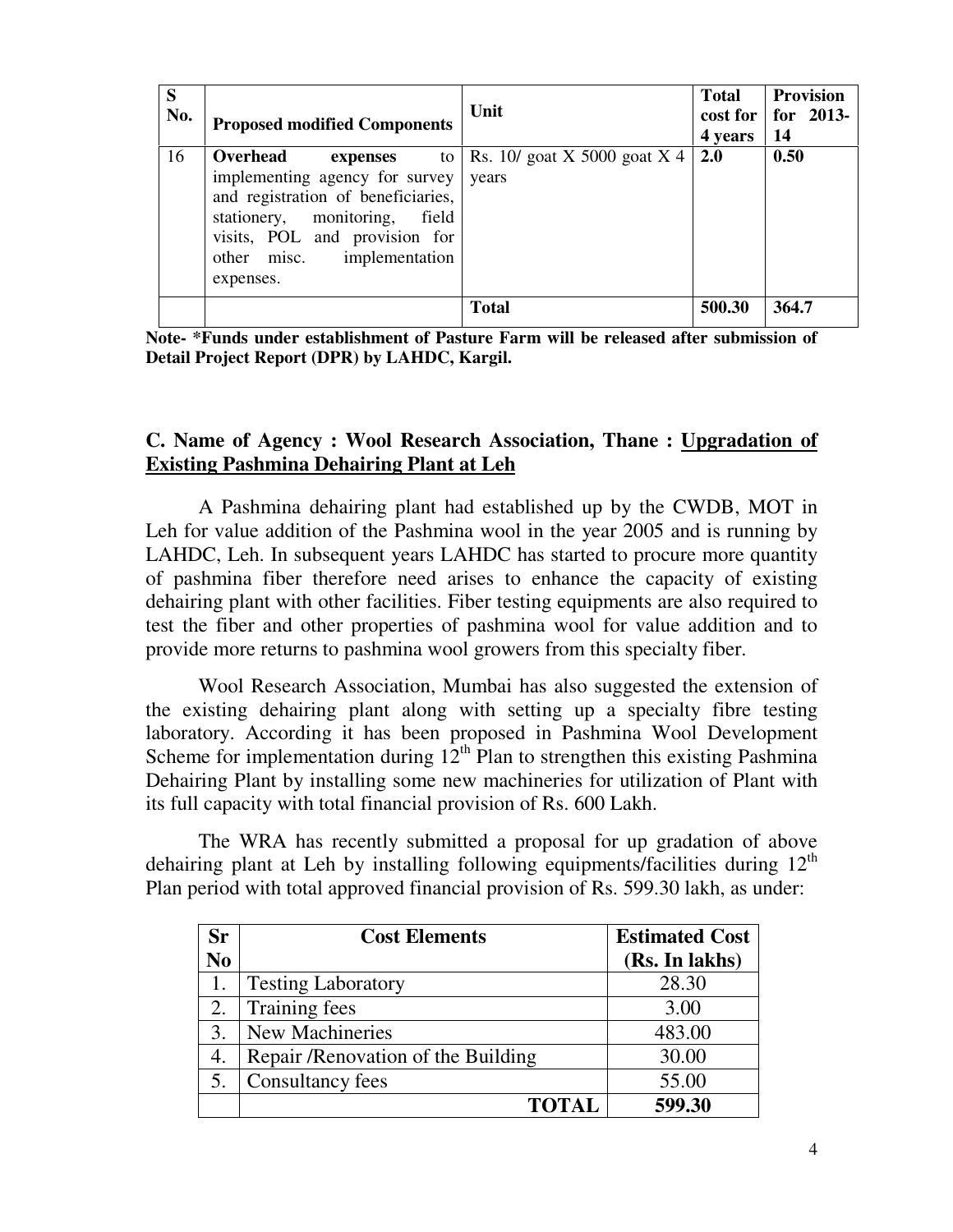Above upgradaton work would be done by WRA as per revised DPR with total estimated cost of Rs. 6.00 crore within 30 months period on consultancy basis to upgrade the plant in respect of setting up the laboratory and new machinery, formulation of Quality Control System, selection and installation of machineries.

 Detailed Project Report (DPR) for up gradation of Pashmina Dehairing Plant at Leh submitted recently by WRA is enclosed as **Annexure- I** and placed before the Executive Committee for consideration and approval of Rs. 6 Crore under prescribed scheme of Pashmina Wool Development scheme. Funds for this work shall be transferred to WRA in installments by CWDB as per work progress.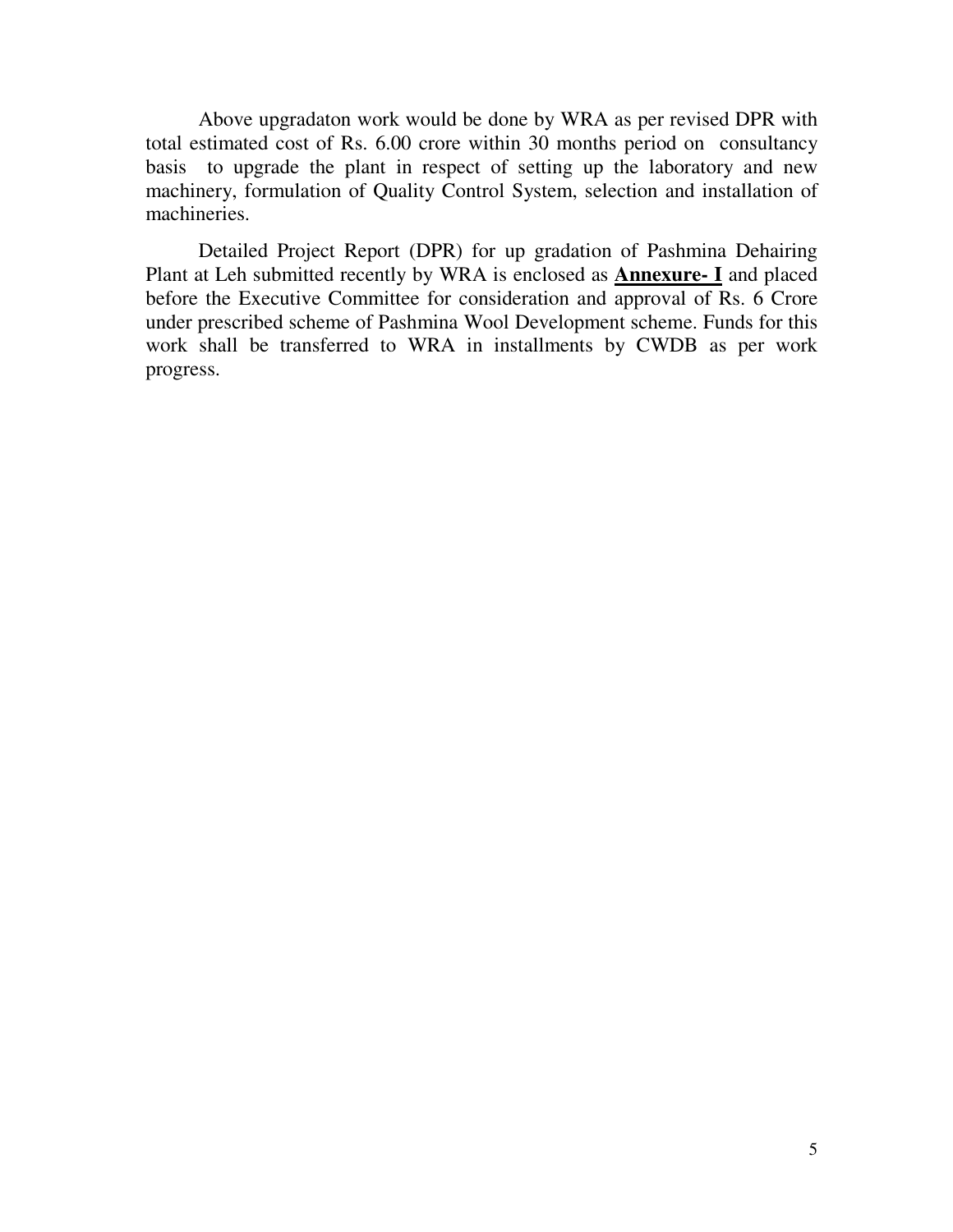## **Annexure- I**

 **Wool Research Association** 

## **REVISED DPR OF CONSULTANCY FOR UPGRADATION OF PASHMINA PLANT AT LEH**

## **Background**

 On the instruction of Secretary (Textiles) in October 2012, Wool Research Association prepared a Detailed Project Proposal (DPR) for up gradation of Pashmina Plant at Leh. The same was reviewed and submitted to CWDB, with copy endorsed to Joint Secretary (Wool), vide WRA Letter No.WRA/97.5/293/2013-2014 dated 20<sup>th</sup> May 2013 **(Annexure 'A')**. The DPR was presented by the Director, WRA in a meeting chaired by Smt. Monika Garg, Joint Secretary (Wool), Ministry of Textiles on 23<sup>rd</sup> May, 2013, to discuss issues related to Pashmina Wool Development Scheme.

The DPR consisted of the following Work Elements :

| Sr<br><b>No</b> | <b>Work Elements</b>                                         | <b>Estimated Cost</b><br>(Rs. In lakhs) |
|-----------------|--------------------------------------------------------------|-----------------------------------------|
| 1.              | Setting up of Pashmina Wool Testing Lab at Leh               | 50.80                                   |
| 2.              | Training of Staff of Pashmina Plant                          | 3.00                                    |
| 3.              | Immediate repair of existing Scouring and Dehairing<br>Plant | 9.43                                    |
| 4.              | Upgradation of Present Plant                                 | 58.20                                   |
| 5.              | New Machineries for additional capacity for 20 tonnes.       | 730.00                                  |
| 6.              | Consultancy fees (10%)                                       | 85.14                                   |
|                 | <b>TOTAL</b>                                                 | 936.57                                  |

However, the CWDB vide their letter No. CWDB/SFC/12<sup>th</sup> Plan/3401dated  $8<sup>th</sup>$ Feb 2013 informed that MOT has made provision of Rs. 6.00 crores only, for up gradation of existing Pashmina Plant at Leh under 'Pashmina Wool Development Scheme'. Director, WRA made it clear in the meeting held on 23<sup>rd</sup> May 2013, that it will not be possible to include all the work elements like setting up the lab, repair and upgradation of the plant, training, purchase of new machineries, consultancy fees, etc., with the allocated amount of Rs.6.00 crores. The chair person ruled that it might not be necessary to repair and upgrade the existing plant, as new machines would take care of the available quantity of raw pashmina that could be procured by the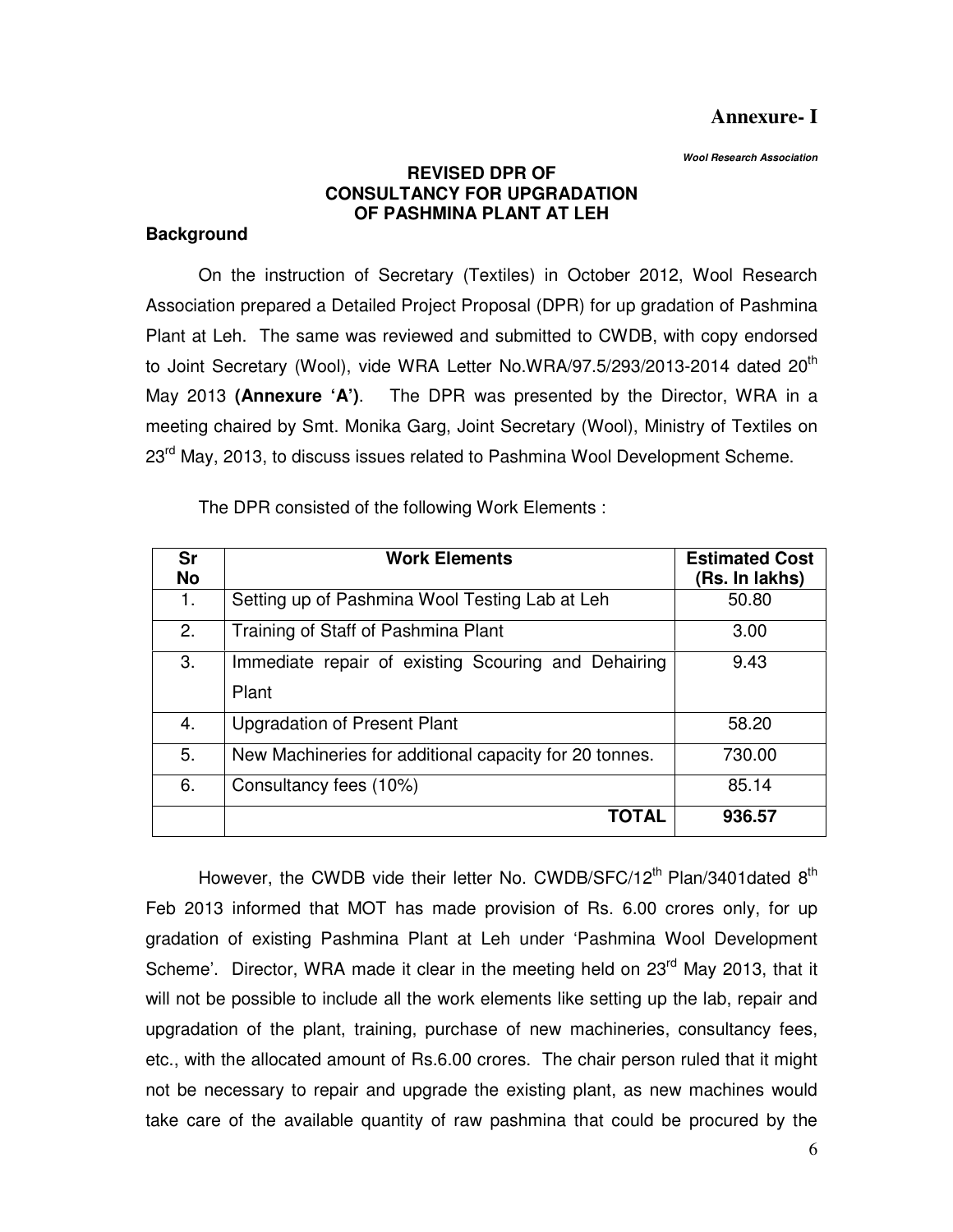LAHDC with its limited working capital. Accordingly, minutes of the meeting held on  $23<sup>rd</sup>$  May 2013 recorded the following :

"(XIV) **Upgradation of existing Pashmina Plant** : CEC, LAHDC pointed out that the capacity of the present dehairing plant remained under utilized owing to the Council having limited working capital to procure the raw pashmina wool. WRA was asked to keep this in view and prepare a revised DPR having road map, time bound activities, step by step action plan repairing of the existing plant, installation of new plant / laboratory including building if required, within allocated fund of Rs. 600 lakhs in consultation with LAHDC and submit it to CWDB. The plan should also incorporate the AMC component to ensure smooth functioning of equipments."

 The chairperson of the meeting viz. Joint Secretary (Wool), on a query from Director, WRA clarified that repair and upgradation of the existing plant could be avoided considering the availability of limited fund and installation of new plant would suffice to cover the raw pashmina that would be procured by LAHDC. She also clarified the role of WRA as the consultant, who would provide all technical help like formulation of specification of plant and equipments, preparation of Tender Documents, supervision of installation and commissioning, etc. The fund would be released to LAHDC who will take procurement action and make other logistic arrangement, site preparation, etc. It was also deliberated that new buildings for the plant would not be required, as the present accommodation after the old plant is removed would be available for new machineries.

#### **Revision of earlier DPR**

 A Detailed Project Report (DPR) has already been prepared by Wool Research Association for Upgradation of Pashmina Plant at Leh, as mentioned earlier. The same has been reviewed, examined thoroughly to match the available financial outlay of Rs.6.00 crores.

Following are the observations on review :

**1. Pashmina Wool Testing Laboratory at Leh (corresponding to Annexure 'A' of original DPR)** 

It has been decided to set up the laboratory, as proposed in the DPR, except that the optimization of the requirement was expedient by removing lesser priority instruments. Accordingly, it is proposed to procure the essential instruments / equipments given in Table –I.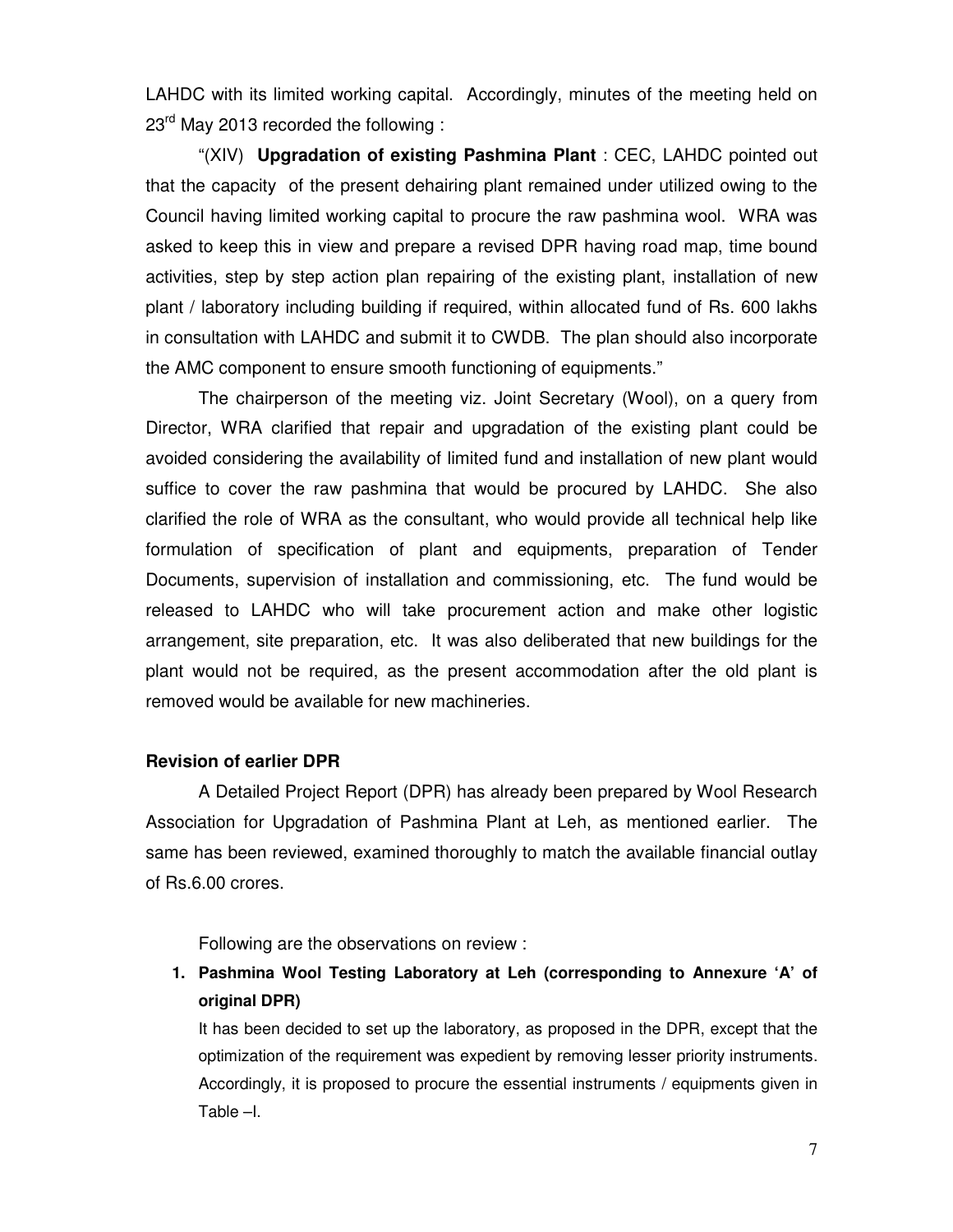| Sr. | <b>Parameter</b>                                                                                     | <b>Instruments/Equipments</b>                                                                                                                                                                                                               | <b>Estimated Cost</b>                                        |
|-----|------------------------------------------------------------------------------------------------------|---------------------------------------------------------------------------------------------------------------------------------------------------------------------------------------------------------------------------------------------|--------------------------------------------------------------|
| No. |                                                                                                      |                                                                                                                                                                                                                                             | (Rs. in lakhs)                                               |
| 1.  | Fibre Yield % (including<br>residual grease content,<br>moisture content,<br>vegetable matter, etc.) | Shirley<br>Trash<br>Analyser<br>$\bullet$<br>(opener)<br><b>Hydro Extractor</b><br>Drying Oven<br>Hot plate<br>$\bullet$<br>Desiccators<br>$\bullet$<br>Soxhlet Assembly<br>$\bullet$<br>Rapid Oil Extractor<br>Sample Conditioning Chamber | 5.00<br>2.00<br>1.00<br>0.15<br>0.15<br>0.20<br>0.50<br>3.00 |
| 2   | Fibre Identification & Fibre<br>Diameter                                                             | Projection<br>Microscope<br>with<br>$\bullet$<br>accessories                                                                                                                                                                                | 8.00                                                         |
| 3.  | Fibre Length                                                                                         | Comb sorter<br>$\bullet$                                                                                                                                                                                                                    | 0.40                                                         |
| 4.  | <b>Humidity</b><br>Moisture<br>&<br>Monitor                                                          | Moisture Analyser<br><b>Humidity Chart Recorder</b>                                                                                                                                                                                         | 1.00                                                         |
|     |                                                                                                      | Dry & Wet Thermometer unit                                                                                                                                                                                                                  | 0.20                                                         |
|     |                                                                                                      |                                                                                                                                                                                                                                             | 0.10                                                         |
| 5.  | <b>Chemical Analysis</b>                                                                             | <b>Lab Water Distillator</b><br>Digital pH meter                                                                                                                                                                                            | 0.30                                                         |
|     |                                                                                                      | <b>Analytical Digital Balance</b>                                                                                                                                                                                                           | 0.30                                                         |
|     |                                                                                                      | <b>Chemicals &amp; Glasswares</b><br>Thermostat water<br>bath.                                                                                                                                                                              | 2.00                                                         |
|     |                                                                                                      | Magnetic Stirrer, Window A/C,<br>heater, Humidifier or climatizer                                                                                                                                                                           | 1.00                                                         |
|     |                                                                                                      |                                                                                                                                                                                                                                             | 3.00                                                         |
|     |                                                                                                      | <b>TOTAL</b>                                                                                                                                                                                                                                | 28.30                                                        |

**Table –I** 

Note : (i) The estimated cost of the major machines include AMC for 3 years.

(ii) Estimated cost of imported machines are subject to F.E. fluctuations.

**2. Immediate repair to be carried out (corresponding to Annexure 'B' of original DPR)**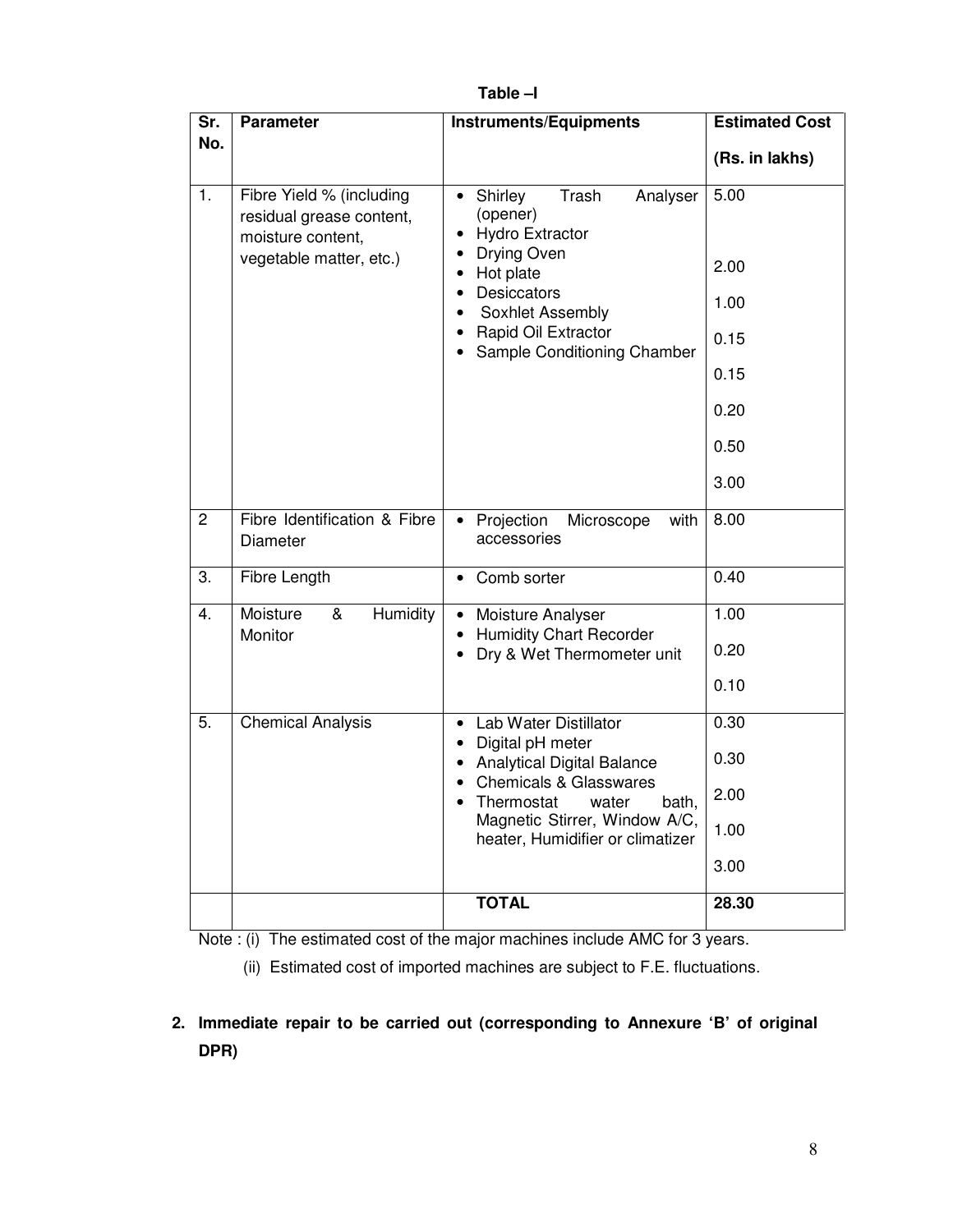In the light of the discussion in the meeting held on  $23<sup>rd</sup>$  May, 2013 at New Delhi to discuss issues related to Pashmina Wool Development, repair of the existing plant is dropped due to financial constraints.

# **3. Upgradation of the Present Plant (corresponding to Annexure 'B-1' of original DPR)**

In the light of the discussion in the meeting held on  $23<sup>rd</sup>$  May, 2013 at New Delhi to discuss issues related to Pashmina Wool Development, upgradation of the present plant is dropped due to financial constraints.

**4. New Machines to be installed (corresponding to Annexure 'B-2' of original DPR)** 

Considering the availability of limited fund, the list of new machineries reflected in the original DPR has been pruned down to include the essential machineries as given in Table II

| Sr<br><b>No</b> | <b>Machines / Equipments</b>                                                           | <b>Estimated Cost</b><br>(Rs. In lakhs) |
|-----------------|----------------------------------------------------------------------------------------|-----------------------------------------|
| 1.              | <b>Modern Scouring Plant</b>                                                           | 150.00                                  |
| 2.              | Dehairing Plant (Preferably Italian make)                                              | 300.00                                  |
| 3.              | Utility (Boiler, Solar heating system, pipeline<br>and other accessories /auxiliaries) | 33.00                                   |
|                 | <b>TOTAL</b>                                                                           | 483.00                                  |

| I<br>۱e<br>10<br>м |  |
|--------------------|--|
|--------------------|--|

Note : (i) Estimated cost of machines includes AMC for 3 years.

(ii) Estimated cost of imported machines are subject to F.E. fluctuations.

#### **5. Building & Infrastructure**

Since new plant will replace the existing plant, there will not be any necessity to construct new buildings and additional accommodation. Before arrival of the new machines the existing plant and machineries will have to be disposed off by LAHDC to make space for installation and commissioning of the new plant. However, the present building may require repair/renovation before the new plant would be installed. Such expenses are estimated to be Rs.30.00 lakhs. For laboratory the existing accommodation will suffice.

#### **6. Training**

Training of LAHDC Lab will take place at WRA lab for 10 persons. Training fees will be Rs. 3.00 lacs.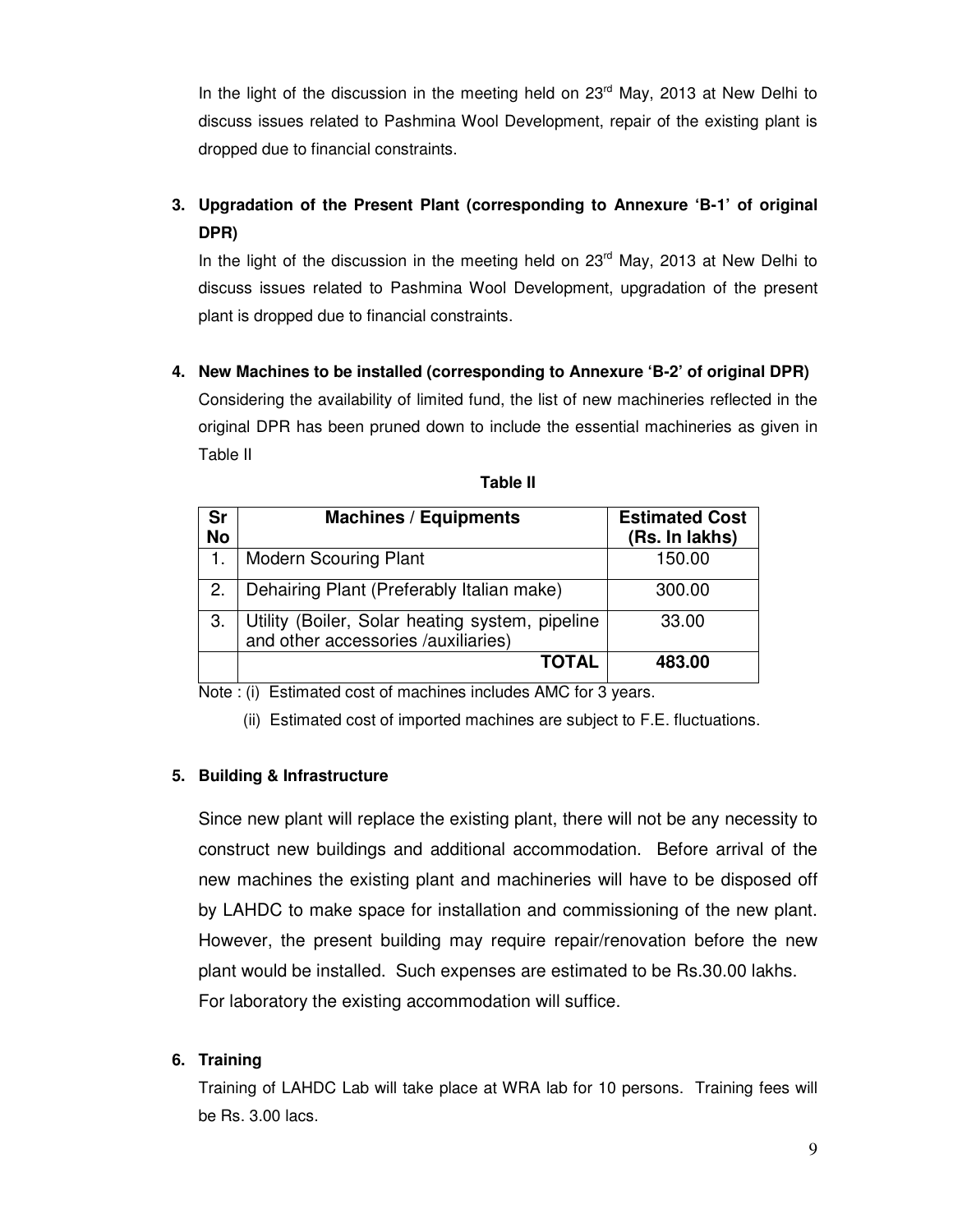### **7. Consultancy fees**

For setting up the project, Wool Research Association will be proactive to offer consultancy to LAHDC to upgrade the plant in respect of setting up the laboratory and new plant, formulation of Quality Control System, selection and installation of machineries, etc.

WRA will levy a consultancy fee of 10% of the total project cost. Besides, LAHDC/CWDB will bear the expenses in respect of travel, hotel, local transport and other related matter of WRA Technologists/ Scientists engaged in the project.

| S.<br>No. | <b>Activity</b>                                                               | <b>Period</b> |
|-----------|-------------------------------------------------------------------------------|---------------|
| 1.        | To set up a Testing Laboratory at Leh with financial<br>assistance from CWDB. | 10 months     |
|           | Assistance in floating of tender for procurement of                           |               |
|           | testing instruments                                                           |               |
|           | Opening of tender bid                                                         |               |
|           | Selection and negotiation with vendors                                        |               |
|           | Delivery of instruments                                                       |               |
|           | Installation of instruments                                                   |               |
| 2.        | Upgradation of Pashmina Plant at Leh.                                         | 20 months     |
|           | Assistance in disposal of existing plant.                                     |               |
|           | Assistance in floating of tender for procurement of                           |               |
|           | new machineries                                                               |               |
|           | Opening of tender bid                                                         |               |
|           | Selection and negotiation with vendors                                        |               |
|           | Delivery of machineries<br>٠                                                  |               |
|           | Installation of machineries                                                   |               |
|           | <b>Total duration</b>                                                         | 30 months     |

## 8. **Major activities to be undertaken**

## **9. Time Bound Activities**

| Sr.<br><b>No</b> | <b>Activities</b>           | Time<br><b>Duration</b><br>In months |
|------------------|-----------------------------|--------------------------------------|
|                  | Renovation of the building. |                                      |
|                  | Preparation of testing lab. |                                      |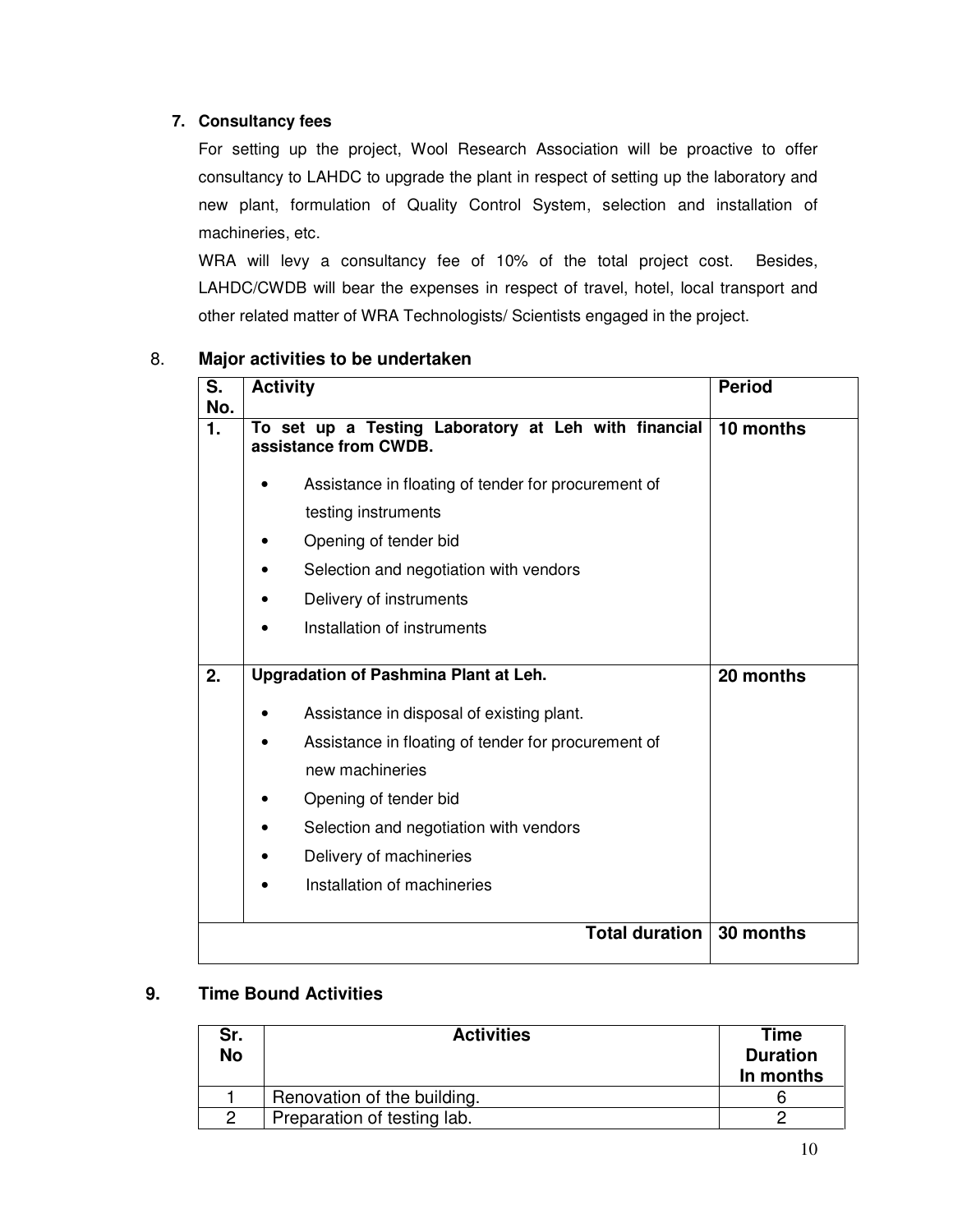| 3                       | Identification the quality suppliers for the quality<br>instruments as listed in the proposal.                                                                 | 1              |
|-------------------------|----------------------------------------------------------------------------------------------------------------------------------------------------------------|----------------|
| $\overline{\mathbf{4}}$ | Preparation of tender document for tendering the<br>instruments.                                                                                               | 1              |
| 5                       | Identifying the probable suppliers for all the machineries<br>& infrastructure for scouring and dehairing for the new<br>set up and as listed in the proposal. | 1              |
| 6                       | Preparation of tender document for machineries and<br>infrastructure.                                                                                          | 1              |
| $\overline{7}$          | Floating of tenders for instruments, machineries &<br>infrastructure.                                                                                          | 1              |
| 8                       | Receiving of tenders from the prospective suppliers.                                                                                                           | $\overline{2}$ |
| 9                       | Opening of tenders for instruments & machineries.                                                                                                              | $rac{2}{1}$    |
| 10                      | Placing the order for instruments & machinery for the<br>respective suppliers.                                                                                 |                |
| 11                      | Shifting of old machinery to the temporary shed /<br>disposal                                                                                                  | 1              |
| 12                      | Preparation of existing building for installing state of the<br>art modern preparatory, scouring and drying machine                                            | 3              |
| 13                      | Receiving the new instruments for setting up of quality<br>control laboratory.                                                                                 | $\overline{2}$ |
| 14                      | Installation of new laboratory instruments in quality<br>control laboratory.                                                                                   | 5              |
| 15                      | Receiving the new preparatory, scouring & dehairing<br>machinery.                                                                                              | 1              |
| 16                      | Installation of new machines in existing building.                                                                                                             | 6              |
| 17                      | Installation of Boiler, Solar heater & instrumentation and<br>gadgets for infrastructure developments related to new<br>machineries.                           | $\overline{3}$ |
| $\overline{18}$         | Conducting trials on newly installed machineries.                                                                                                              | $\mathbf{2}$   |
| 19                      | Quality testing of the trial material on the newly installed<br>instruments.                                                                                   | 1              |
| 20                      | Quality training for the testing personnel                                                                                                                     | 1              |
| 21                      | Training to shop floor personnel for quality processing of<br>pashmina.                                                                                        | 1.             |
| 22                      | Training for personnel involved in utilities such as<br>Boilers, Generators and Humidifiers, electrical and<br>instrumentation.                                | 1              |
| 23                      | Training for maintenance personnel for repair of<br>machineries for day to day operations.                                                                     | $\mathbf{1}$   |
| 24                      | Training for plant management.                                                                                                                                 | 1              |

Note : Certain activities will run concurrently thereby total project will be completed in 30 months.